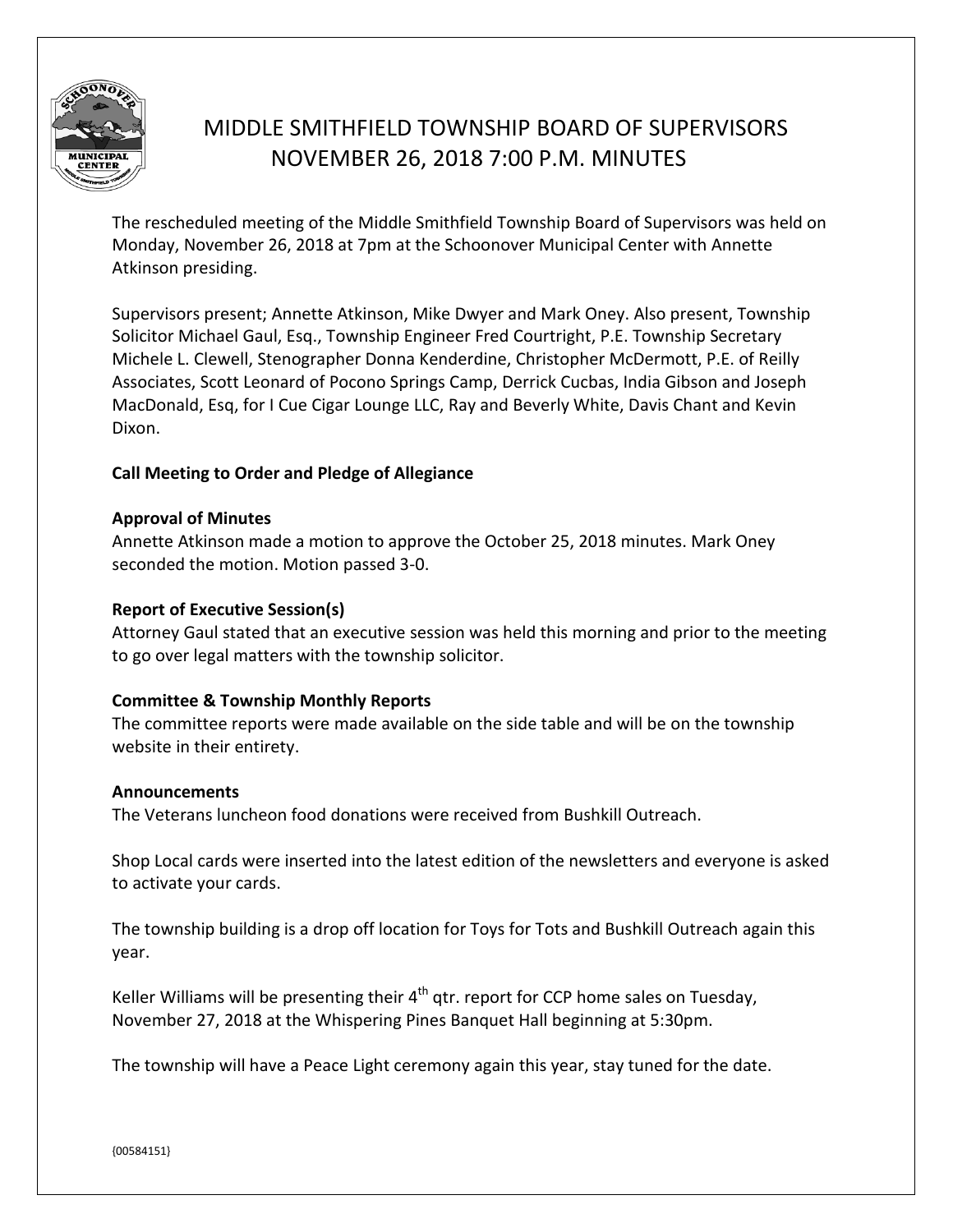Person of the Year nominations closed today with nine nominations for the judges to choose. POTY and Committee Volunteer Appreciation Dinner will be held on January 18<sup>th</sup>, 2019 at the Whispering Pines Banquet Hall.

The library capital campaign kicks off tomorrow. We are looking forward to having MST as the home to the Library of the Smithfields at Echo Lake Park.

Tree Lighting Ceremony was rescheduled to Saturday, December  $1<sup>st</sup>$  (weather permitting) due to the snow storm.

The supervisors will present the 2019 proposed budget at the December  $6<sup>th</sup>$  7pm meeting.

### **Correspondence**

A thank you letter was received from RSVP (Retired and Senior Volunteer Program of Monroe County), thanking the township for participation in the 28<sup>th</sup> Annual Recognition Luncheon held on October 25<sup>th</sup>.

Temple Israel of the Poconos thanked the supervisors for participated in support of peace and unity during the Solidarity Shabbat program on November  $4^{\text{th}}$ .

#### **Public Hearing on Resolution 11-2018-1**

Approving the Transfer of PLCB License No. R-19990 into Middle Smithfield Township from Barrett Township, Monroe County, Pennsylvania

Annette Atkinson opened the public hearing at 7:12pm. Mike Dwyer seconded the motion. Motion passed 3-0.

Donna Kenderdine took a stenographic record of the public hearing.

Solicitor Gaul presented the township exhibits into the record.

Attorney McDonald representing Derrick Cuecbas and India Gibson proprietors of I Cue Cigar Lounge, LLC, provided information on the proposed business. Mr. Cuecbas stated for the record that he will be named on the liquor license.

Attorney McDonald presented the applicants' exhibits into the record.

There was discussion regarding the name of the company and how to spell it. Solicitor Gaul stated that the proposed resolution will need to be corrected to reflect the correct spelling of the LLC.

Mr. Cuecbas stated that the hours of operation would be consistent with the current mall hours, Monday-Thursday noon to 10pm and a little later on Friday and Saturdays.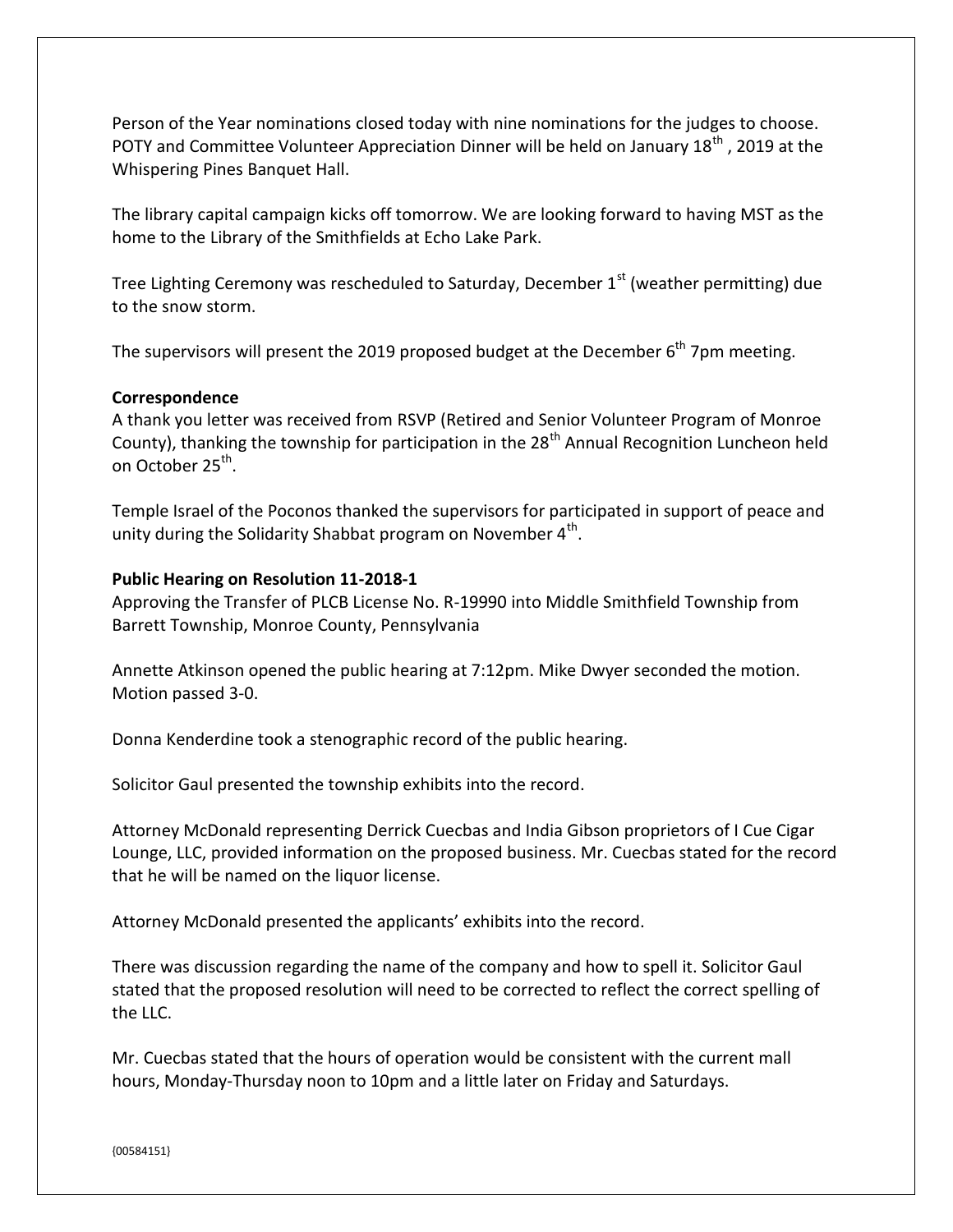Mike Dwyer asked if they have experience running a cigar lounge and Mr. Cuecbas said no, but they have a passion for the culture and have prior management and admin experience. Their background is law enforcement. Mr. Cuecbas is a retired detective from NYPD and Ms. Gibbon, is a retired detective from the Port Authority.

Mike Dwyer asked if they intend to sell liquor to go and Mr. Cucbas said no. Annette Atkinson asked if they are serving food, and he said no, but patrons can bring in food from other establishments.

Solicitor Gaul asked for public comment and there was none.

Annette Atkinson made a motion to close the public hearing at 7:36pm to approve the transfer of PLCB License No. R-19990 into Middle Smithfield Township from Barrett Township, Monroe County, Pennsylvania. Mike Dwyer seconded the motion. Motion passed 3-0.

# **Action on Proposed Resolution 11-2018-1**

Annette Atkinson made a motion to adopt Resolution 11-2018-1 with a correction to the resolution to reflect the correct spelling to I Cue Cigar Lounge, LLC. Mike Dwyer seconded the motion. Motion passed 3-0.

# **Public Hearing for:**

- **a. Proposed Addition to Boundaries of Deteriorated Areas under Township LERTA Ordinance**
- b. **Proposed Ordinance**; Amending The Code Of The Township Of Middle Smithfield By Adding To Chapter 176, Taxation, Article IV, Local Economic Revitalization Tax Assistance, Section 176-47, Designation Of Deteriorated Area(S), Paragraph A., A Subsection (2) Describing And Including The Property Commonly Known As 119 Tom X Road, Tax Parcel No. 9/10/1/86, and Parcel Identifier No. 09-7334-00-03-3428, As Part of the Deteriorated Area(s); and Providing for Other Miscellaneous Items (Proposed Ordinance No.224)

Donna Kenderdine took a stenographic record of the public hearing

Solicitor Gaul stated that there are 2 public hearings scheduled regarding the Township LERTA Program, and suggested that they be handled as one public hearing. The Board of Supervisors agreed, by consensus, that the public hearings for the proposed Proposed Addition to Boundaries of Deteriorated Areas under Township LERTA Ordinance and Proposed Ordinance Amendment would be handled in a combined Public Hearing.

Solicitor Gaul provided the history of the township's LERTA zone(s).

The Township first established a LERTA program in 2015. The LERTA Zone was coterminous with the Township's then commercial and industrial zoning districts. The Township of Board of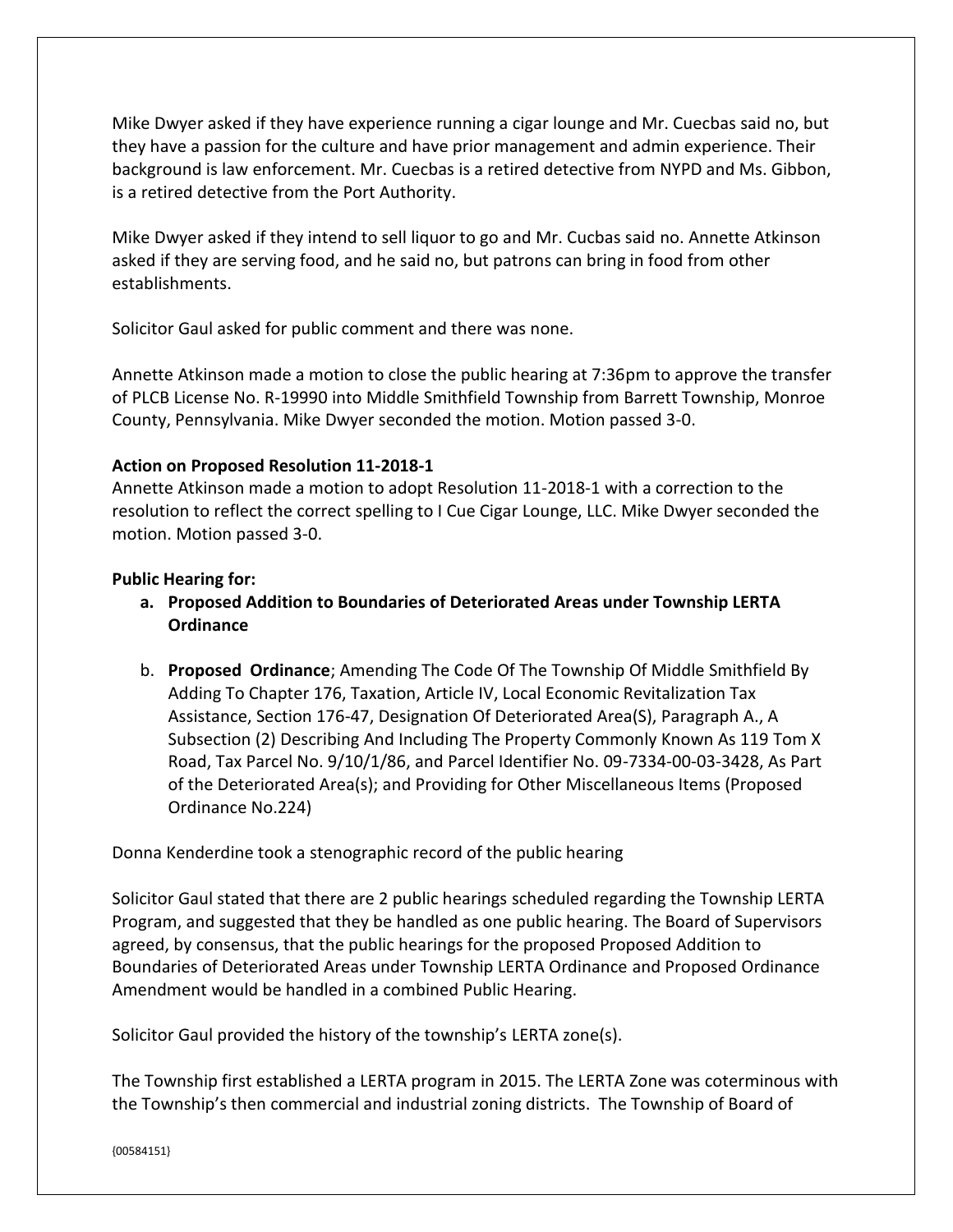Supervisor is now proposing to add the property commonly known as 119 Tom X Road, tax parcel no. 9/10/1/86, and parcel identifier no. 09-7334-00-03-3428, to the approved LERTA program. The property is approximately 320 acres in size, and almost entirely undeveloped, except for some golf holes within it. The property was rezoned to C2 commercial in 2018.

Solicitor Gaul introduced the township exhibits in the record.

Annette Atkinson asked for public comment

Davis Chant wanted everyone to know that what the supervisors are doing is a positive for the community.

Attorney Gaul stated that this is an undeveloped property and underutilized. Adding it to the LERTA zone would be a step to getting it back on the tax rolls.

Mike Dwyer stated that, as everyone here knows, from day one the supervisors have been consistent with the hopes and idea the property was to benefit all the township residents no just those within the CCP community.

Annette Atkinson stated that the township has not received a single email, phone call or letter objecting to adding the property to the LERTA program. No one here tonight is objecting. NNo one abutting the 320 acres (and not abutting the deed restricted golf holes)has objected at the several public meetings the Township has held on the proposed addition of the property to either the C2 zoning distict or the LERTA program

Mark Oney made a motion to close the public hearing at 8:02pm. Annette Atkinson seconded the motion. Motion passed 3-0.

### **Action on Proposed Ordinance No. 224**

Annette Atkinson made a motion to adopt Ordinance No. 224 as written. Mike Dwyer seconded the motion. Motion passed 3-0.

#### **Treasurer's Report**

Mike Dwyer stated that the supervisors are in the final stages of preparation of the 2019 proposed budget, which will be presented on Thursday, December 6<sup>th</sup> at 7pm. He stated that he continues to wait on state and federal representatives to meet regarding the \$3.5 million needed for bridge repairs.

Mike Dwyer made a motion to approve the general fund payables in the amount of \$335,158.75. Mark Oney seconded the motion. Motion passed 3-0.

Mike Dwyer made a motion to approve the sewer fund payables in the amount of \$112,614.12. Annette Atkinson seconded the motion. Motion passed 3-0.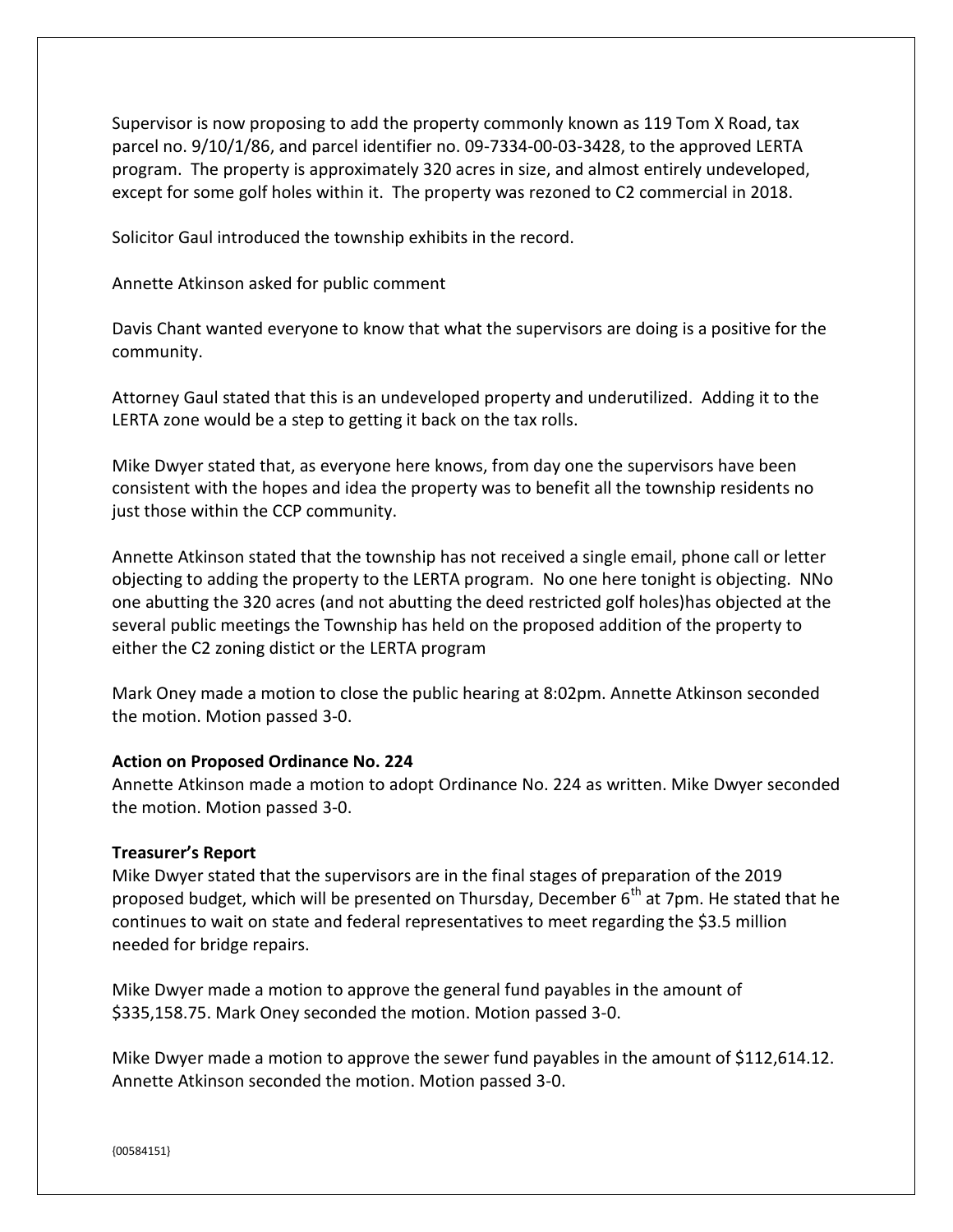Mike Dwyer made a motion to approve the golf course payables in the amount of \$39,424.48. Mark Oney seconded the motion. Motion passed 3-0.

Mike Dwyer made a motion to approve the liquid fuels payables in the amount of \$14,807.67. Mark Oney seconded the motion. Motion passed 3-0.

#### **Solicitors Report**

None

### **Engineers Report**

Pocono Springs Camp; Administration Building and Gymnasium Land Development Plan Preliminary/Final Plan; Christopher McDermott, P.E. of Reilly and Associates and Scott Leonard of Pocono Springs Camp presented and answered questions regarding the proposed preliminary/final land development plan.

Mr. McDermott stated that they are proposed two separate buildings; administration with 2,000 sq. ft., and a gymnasium 4,000 sq. ft. Existing on-lot well and septic will be used. Both buildings will be ADA accessible.

A letter was received from the Middle Smithfield Township Planning Commission recommending approval, subject to addressing the township engineer's comments.

Mr. McDermott stated that he has prepared the developers agreement with a cost estimate and is requesting conditional approval subject to approval of the developer's agreement.

Mr. Courtright stated that he would recommend approval, subject to all outstanding fees be paid, required certifications on the plan sheet being signed, and the execution of a developer's agreement satisfactory to the Township.

Solicitor Gaul asked if the developer intend to record the plan. Following discussion, it was determined that it is not required to record the plan but the plan does need to be signed but for historical purposes the developers may want to consider recording it.

Mark Oney asked about emergency management with regard to the layout of the property. Mr. Oney introduced Kevin Dixon, who is also the township Emergency management Coordinator. Mr. Leonard stated that he is working with the Marshalls Creek Fire Chief Joe Luisi in order to schedule a walkthrough of the property and buildings.

There was discussion regarding the fire suppression system and fire alarms. Solicitor Gaul stated that the gymnasium would be a place of assembly and they should contact the building code officer, Shawn McGlynn for the requirements.

Mark Oney made a motion to approve the Pocono Springs Camp; Administration Building and Gymnasium Land Development Plan Preliminary/Final Plan subject to the following conditions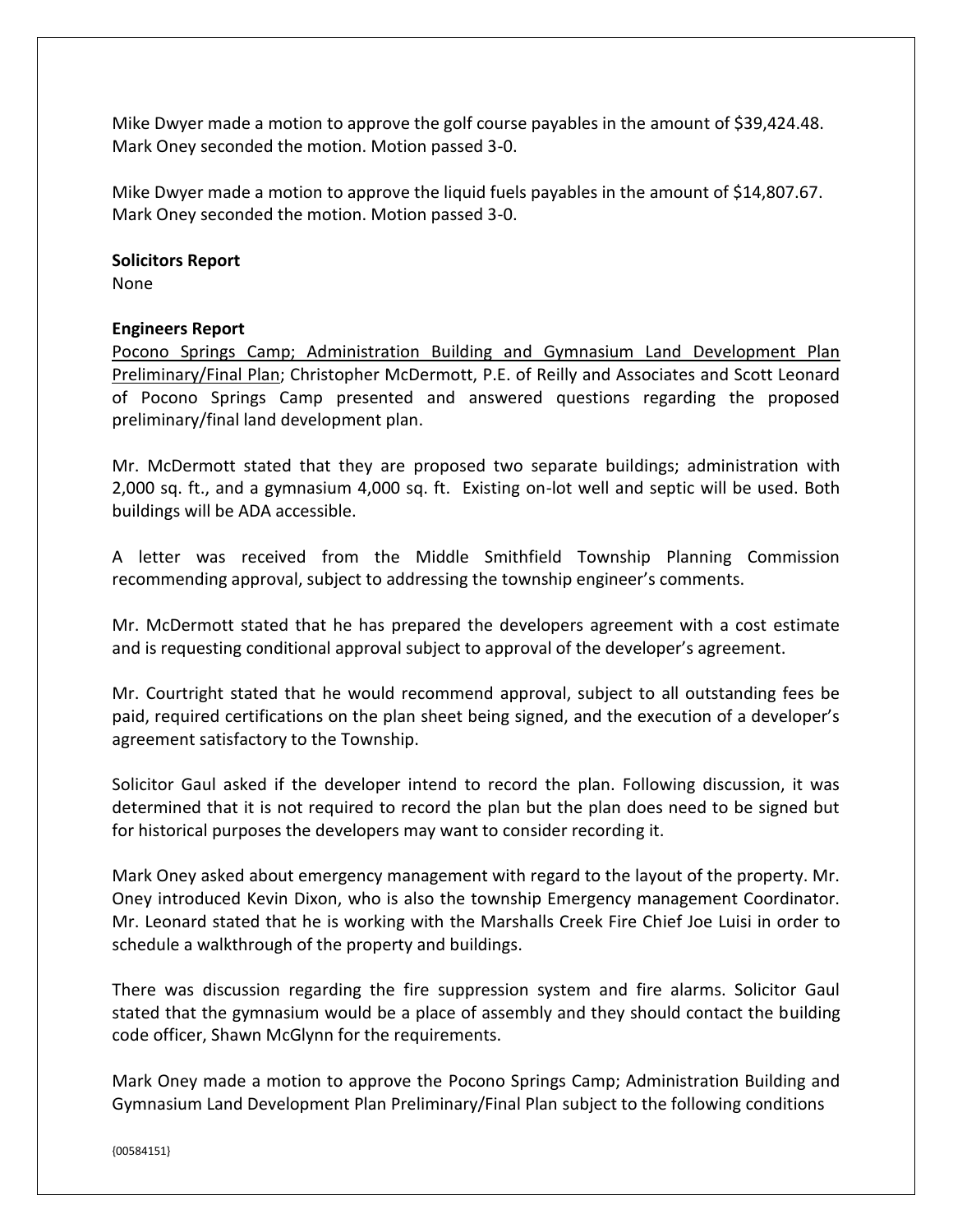- 1. Satisfactory Improvements Agreement be provided,
- 2. Financial Security be provided,
- 3. Required Certification signed,
- 4. All fees be paid

Annette Atkinson seconded the motion. Motion passed 3-0.

# **Old Business**

- a. Approval of Sewer Connection Agreement with Saleme Investment Co
- b. Approval of Easement Agreement with Saleme Investment Co
- c. Approval of Sewer User Agreement with Saleme Investment Co

Mark Oney made a motion to table approval of the Sewer Connection Agreement with Saleme Investment Co., the Easement Agreement with Saleme Investment Co. and the Sewer User Agreement with Saleme Investment Co. until the December 6, 2018 Board of Supervisors meeting. Annette Atkinson seconded the motion. Motion passed 3-0.

# **New Business**

Accept Kim Williams Letter of Resignation from the MST Historical Commission; Annette Atkinson made a motion to accept Kim Williams's letter of resignation from the MST Historical Commission. Mark Oney seconded the motion. Motion passed 3-0.

Appoint Anthony Homer to fill the vacancy of Bob Philips on the Economic Development Committee for a term expiring December 31, 2019; Annette Atkinson made a motion to appoint Anthony Homer to the MST EDC with a term expiring on December 31, 2019. Mike Dwyer seconded the motion. Motion passed 3-0.

Appoint Gary Morris to fill the vacancy of Frank Primrose on the Zoning Hearing Board for a term expiring December 31, 2023; Annette Atkinson made a motion to appoint Gary Morris to the MST ZHB with a term expiring on December 31, 2023. Mark Oney seconded the motion. Motion passed 3-0.

Fee Waiver Request for National Council of Negro Women (NCNW) at Whispering Pines on November 30, 2018; Annette Atkinson made a motion to approve the fee waiver request received from NCNW for the rental of the Whispering Pines Banquet Hall on November 30, 2018. Mark Oney seconded the motion. Motion passed 3-0.

Authorize the Township Solicitor to File an Injunction against Property Owner PIN 09731502956821; Unsafe Structure and Creation of a Junkyard, among other things; Annette Atkinson made a motion authorizing the Township Solicitor to file an injunction action against the property owner of the property commonly known as PIN 09731502956821 for violations od state and/or Township rules and regulations regarding use of the property. Mike Dwyer seconded the motion. Motion passed 3-0.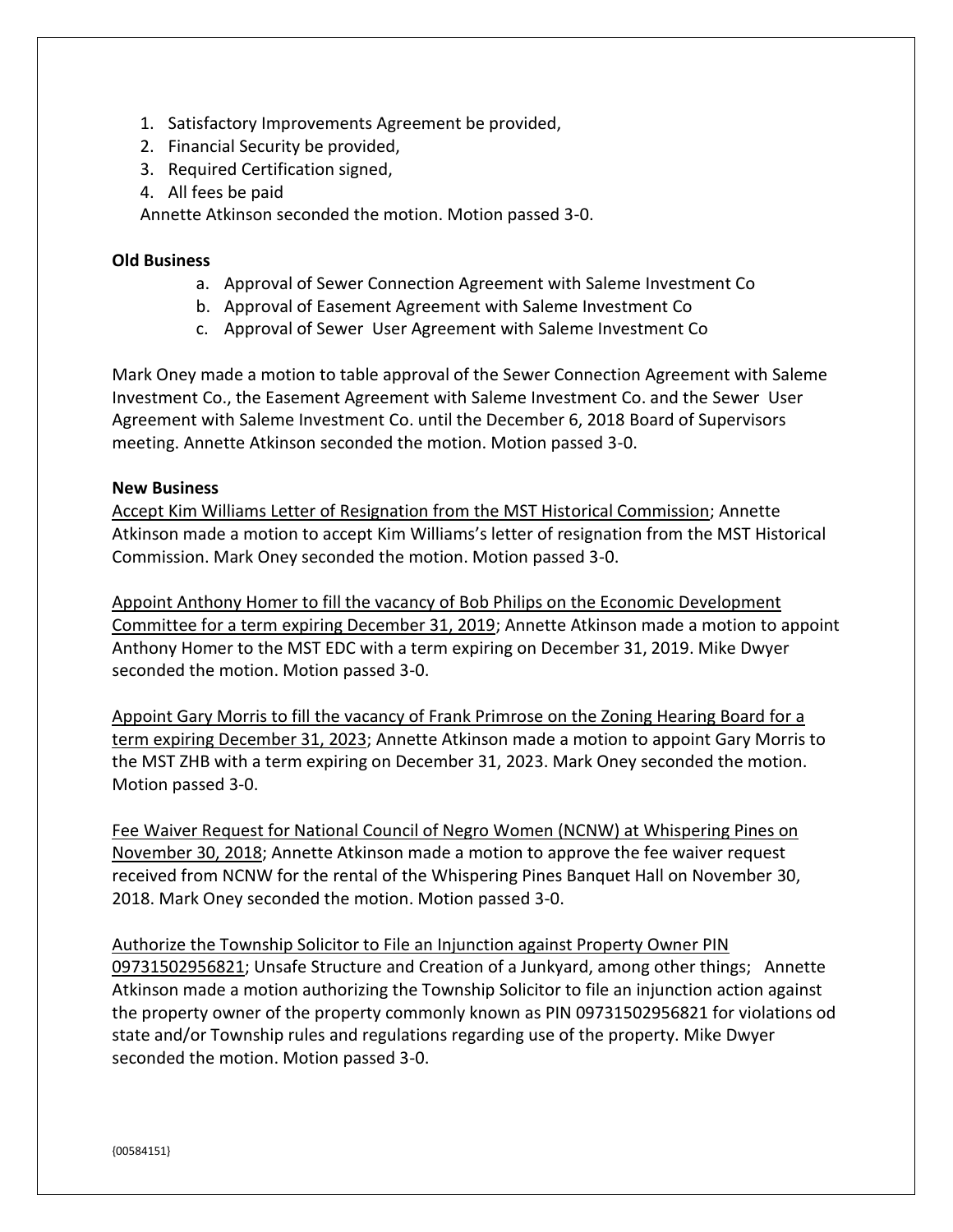Schedule a Conditional Use Hearing for the Mt. Nebo Apartments LLC; Mark Oney made a motion to schedule a conditional use hearing before the Board of Supervisors for the Mt. Nebo Apartments LLC on December 27, 2018 at 7pm. Annette Atkinson seconded the motion. Motion passed 3-0.

# **Public Comment**

None

# **Adjournment**

There being no further business, Annette Atkinson made a motion to adjourn the meeting at 8:25pm. Mike Dwyer seconded the motion. Motion passed 3-0.

Respectfully submitted,

Michele L. Clewell Township Secretary November 26, 2018

### General Fund

| <b>Num</b>        | <b>Name</b>                       | Memo                                    | <b>Credit</b> |
|-------------------|-----------------------------------|-----------------------------------------|---------------|
|                   |                                   |                                         |               |
| 16838<br>27330418 | Jason Vaughan                     | Salt spreader                           | 3,500.00      |
| 1.                | Pennsylvania American Water       | 1024-210033478776 hydrants              | 143.53        |
| wt                | PACCAR Financial Corp             | 6692529 peterbilt plow truck            | 42,828.18     |
| 16839             | <b>Bushkill Emergency Corps</b>   | 2018 Additional Contribution            | 450.00        |
| 16840             | Bushkill Fire Co.                 | 2018 Additional Contribution            | 2,400.00      |
| 16841             | Marshalls Creek Fire Co           | 2018 Additional Contribution            | 9,750.00      |
| 16842             | Shawnee Fire Co                   | 2018 Additional Contribution            | 2,400.00      |
| 16843             | West End Equipment                | inv 119392 plow blade                   | 6,806.00      |
| 16844             | 209 Enterprises                   | inv 101-11858 AASHTO #3 CCP bridge job  | 24.88         |
| 16845             | 447 Cornerstone Products, Inc     | inv 2281 concrete sand bldg A           | 69.00         |
| 16846             | A.J. Smith Electric Motor Service | iny 36928 roll chain                    | 97.30         |
| 16847             | All American Seamless Gutter      | install gutters for new bldg            | 1,100.00      |
| 16848             | Autozone                          | invs 87268783,70828 parts               | 413.09        |
| 16849             | <b>Barco Products</b>             | inv invrco 2998 reflective post sleeves | 515.98        |
| 16850             | Bergey's, Inc                     | invs ph628078r/628362r parts            | 102.33        |
| 16851             | <b>Bon Venture Services</b>       | iny 2696190 St Johns Bulletin           | 3,307.20      |
| 16852             | <b>Bushkill Outreach</b>          | donation for Veterns luncheon           | 500.00        |
| 16853             | Cargill, Inc                      | invs 2904395206,426626,429301 clearlane | 9,153.94      |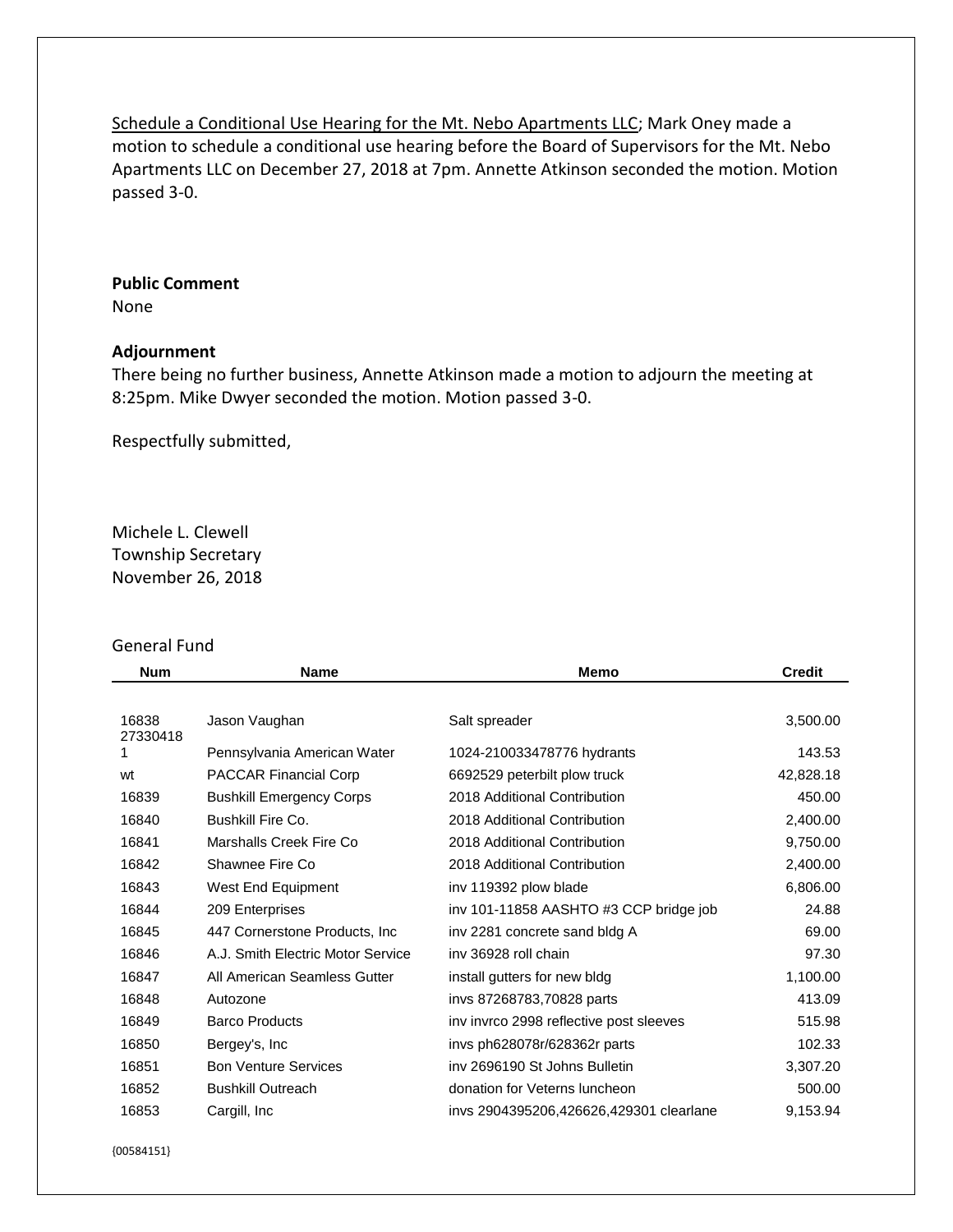#### deicer

| 16854 | Cedarville Engineering Group, LLC                          | inv 8937 enviromental assess & flood study                            | 447.25    |
|-------|------------------------------------------------------------|-----------------------------------------------------------------------|-----------|
| 16855 | <b>Celebration Fireworks</b>                               | inv 2677 tree lighting fireworks display                              | 1,875.00  |
| 16856 | Claude S. Cyphers, Inc                                     | inv 675913 parts                                                      | 263.67    |
| 16857 | <b>Cleveland Brothers</b>                                  | inv t6254801 boom rental                                              | 2,511.50  |
| 16858 | Commonwealth Equipment                                     | inv 28160 screener mount                                              | 4,344.97  |
| 16859 | Cramer's Home Center                                       | a/c 2238920 supplies                                                  | 1,557.92  |
| 16860 | David Manter                                               | inv 1414 permits                                                      | 1,227.50  |
| 16861 | DES-CPR, Inc                                               | inv 59233 shredding for cleanup                                       | 800.00    |
| 16862 | Dunkelbergers Sports Outfitter                             | inv 52052 village drive                                               | 74.19     |
| 16863 | Eastern Alarm Systems                                      | invs 013270,271 alarms system                                         | 228.00    |
| 16864 | Gilmore & Associates, Inc.                                 | invs 179403-407 Engineering                                           | 9,037.77  |
| 16865 | Gotta Go Potties, Inc.                                     | inv 85494 porta potties -10/9-11/6                                    | 699.20    |
| 16866 | Gwendolyn Schoenmakers.                                    | return of security deposit<br>policy 307441611-18 workers comp 11/18- | 50.00     |
| 16867 | H.A.R.I.E                                                  | 11/19                                                                 | 42,436.00 |
| 16868 | Huffmans' Electric                                         | inv 9943 lights Dancing Ridge bldg                                    | 8,293.00  |
| 16869 | Lawson Products, Inc.                                      | invs 9306250214,207084 parts                                          | 501.60    |
| 16870 | Lewis ACE Hardware<br>Middle Smithfield Township 2012      | a/c 1120 supplies                                                     | 693.41    |
| 16871 | GOB                                                        | 2012 GOB General Fund portion installment                             | 12,996.88 |
| 16872 | NAPA Auto Parts                                            | inv 2717-931239 parts                                                 | 23.76     |
| 16873 | <b>Nivert Metal</b>                                        | invs I067906,069465 steel CCP bridge                                  | 369.64    |
| 16874 | <b>Orkin Pest Control</b><br>PA Municipal Health Insurance | inv 184580 pest control                                               | 180.07    |
| 16875 | Cooperative                                                | 10207571-72 health insurance Dec                                      | 44,532.12 |
| 16876 | PA One Call System, Inc.                                   | inv 791055 monthly activity fee                                       | 34.04     |
| 16877 | Panko Reporting                                            | invs 36157tp, 36156                                                   | 883.75    |
| 16878 | <b>PAPCO</b>                                               | invs 2543510,2544420,2548332                                          | 6,262.89  |
| 16879 | <b>PMRS</b>                                                | 450-027-5N admin fee                                                  | 20.00     |
| 16880 | Pocono Record                                              | inv 181377 public notices                                             | 1,077.16  |
| 16881 | Praxair Dist Mid-Atlantic                                  | inv 85727570 cylinder rental                                          | 23.66     |
| 16882 | R.J. Groner Inc.                                           | inv 1636-84687 repairs                                                | 188.45    |
| 16883 | Reade Lighting Co.                                         | Tree lighting                                                         | 4,700.00  |
| 16884 | Rick Porvaznik                                             | inv 2720053,2757080 service of complaints                             | 150.00    |
| 16885 | RICOH USA, Inc                                             | inv 5054931925 additional copies                                      | 601.12    |
| 16886 | RICOH USA, Inc.                                            | 1309321-1021529A1                                                     | 334.99    |
| 16887 | Rock Hill Concrete                                         | invs 120122, 216877 floor Dancing Ridge                               | 809.12    |
| 16888 | <b>SFM Consulting LLC</b>                                  | invs u&o, bc, zp -011<br>invs 8051910896,8051969502,8052167832        | 12,739.56 |
| 16889 | Staples Advantage                                          | office supplies                                                       | 362.50    |
| 16890 | Tracker Software Corporation, Inc                          | inv 296-004 Pubworks annual support                                   | 3,481.00  |
| 16891 | <b>Tulpehocken Spring Water</b>                            | inv 4396727 water                                                     | 83.89     |
| 16892 | <b>Verizon Wireless</b>                                    | inv 9816755068 cell phones                                            | 269.73    |
| 16893 | Warehouse Battery Outlet, Inc                              | inv 403624 batteries                                                  | 414.00    |
| 16894 | Waste Management                                           | inv 330174502030 fall cleanup containers                              | 12,039.00 |
| 16895 | Weitzmann, Weitzmann & Huffman,                            | inv 23178 planning commission                                         | 975.00    |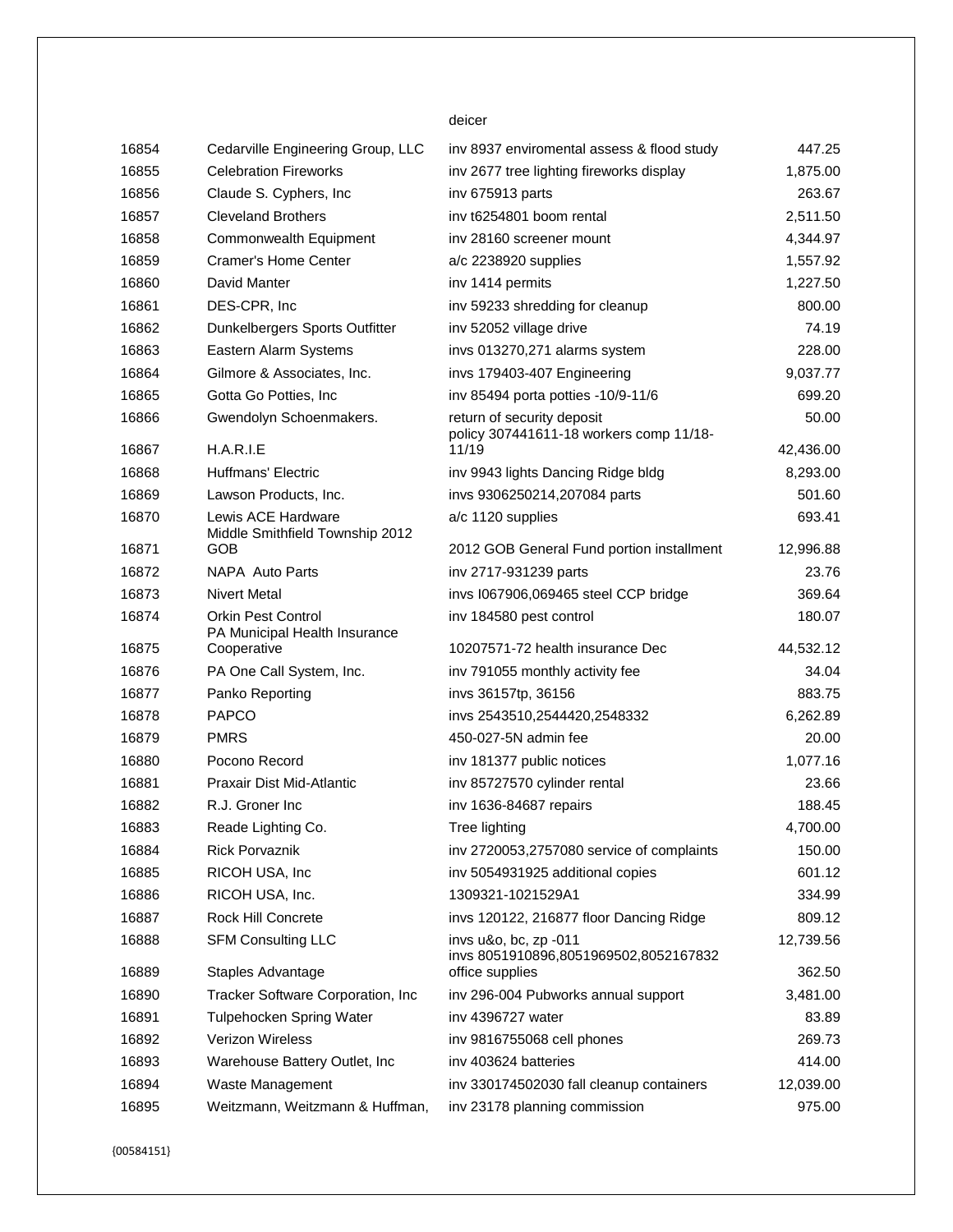# LLC

| 16896    | West End Equipment                                     | inv 22326 air compressor rental             | 750.00      |
|----------|--------------------------------------------------------|---------------------------------------------|-------------|
| 16897    | <b>PMRS</b>                                            | 45-027-5N Pension                           | 8,818.29    |
| 57966182 | Met Ed                                                 | 100036091245 Bldg B                         | 306.89      |
| 57966251 | Met Ed                                                 | 100073577916 Sellersville light             | 30.97       |
| 57966331 | Met Ed                                                 | 100016915751 Municipal Light                | 20.65       |
| 57966389 | Met Ed                                                 | 100016951467 Bldg A                         | 423.34      |
| 57966495 | Met Ed                                                 | 100069220836 River Rd light                 | 20.35       |
| 57967063 | Met Ed                                                 | 100059550028 Echo Lake                      | 35.56       |
| 57967127 | Met Ed                                                 | 100124280825 Oak Grove light                | 31.62       |
| 57967318 | Met Ed                                                 | 100114051681 Bark park                      | 21.65       |
| 16898    | <b>Monroe County Assessment</b>                        | sales list Aug, Sept, Oct                   | 48.00       |
| 16899    | Judy Acosta                                            | reimburse PAAZO seminar expense             | 12.55       |
| 16901    | cash                                                   | Family Promise Christmas fund Memoli        | 100.00      |
| 16900    | <b>Bushkill Outreach</b>                               | donation for veteran dinner from Vetstock   | 1,000.00    |
| 58002626 | Met Ed                                                 | 100126688959 Dancing Ridge                  | 29.68       |
| 16902    | <b>AFLAC</b>                                           | inv 485080 Y2051                            | 384.26      |
| 16903    | Alfred S. Arnst                                        | reimburse for spindle asy                   | 120.83      |
| 16904    | Amazon<br>American United Life Insurance               | a/c 6045787810579207 supplies               | 535.22      |
| 16905    | Company                                                | policy G 0061299-0000-000 life insurance    | 1,852.01    |
| 16906    | Cargill, Inc                                           | invs 2904431700,33723 clearlane deicer      | 12,160.08   |
| 16907    | cash.                                                  | to replenish petty cash                     | 39.00       |
| 16908    | Dawn M. Arnst Tax Collector                            | reimburse for postage, supplies, dues       | 312.72      |
| 16909    | E.M. Kutz                                              | inv 25320 parts                             | 217.28      |
| 16910    | General Code, LLC<br>King, Spry, Herman, Freund & Paul | inv pg000016802 sup.# 57                    | 611.66      |
| 16911    | <b>LLC</b>                                             | Legal fees invs 132669-132683               | 16,948.50   |
| 16912    | Lehman Township                                        | shared insurance Fire & Ambulance           | 22,403.94   |
| 16913    | Leroy Lewis                                            | contracted maintenance- dog park            | 200.00      |
| 16914    | Matergia and Dunn                                      | inv 111 zoning hearing board                | 1,501.50    |
| 16915    | Monroe County Treasurer<br>Northeast Fire Services &   | reminder bills & Interim B                  | 745.12      |
| 16916    | Inspections, LL                                        | inv i18-269 annual fire sprinkle inspection | 1,200.00    |
| 16917    | Pennsylvania American Water                            | 1024220008909318 bark park                  | 24.49       |
| 16918    | Penteledata                                            | inv b3389587 email boxes                    | 291.84      |
| 16919    | Postage Pros Plus Inc                                  | inv 24055 postage machine supplies          | 70.35       |
| 16920    | Super Heat, Inc                                        | inv 1807-30965 pump repairs                 | 906.23      |
| 16921    | Verizon                                                | a/c 4503950410001-25                        | 358.93      |
| 16922    | Warehouse Battery Outlet, Inc                          | inv 405810 batteries                        | 310.50      |
| 16923    | cash.                                                  | gift cards & activation fees                | 160.00      |
|          |                                                        |                                             | 335, 158.75 |

Sewer fund

| <b>Num</b> | Name | Memo | `redi। |
|------------|------|------|--------|
|            |      |      |        |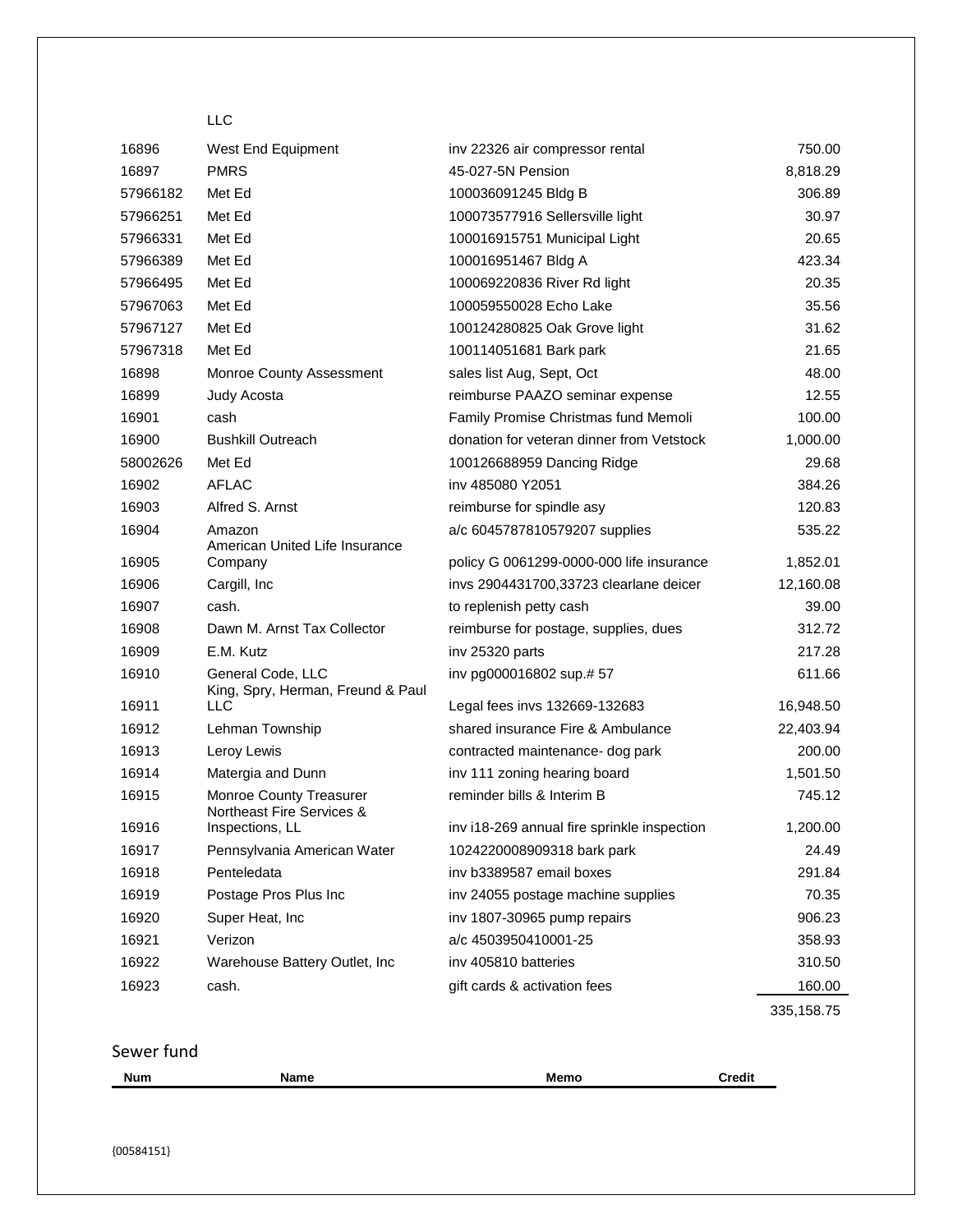| 13061 | ALLSTATE SEPTIC SYSTEMS, LLP                |                                                                                         | 2,220.00   |
|-------|---------------------------------------------|-----------------------------------------------------------------------------------------|------------|
| 13062 | AT&T                                        | 0195333847001                                                                           | 45.54      |
| 13063 | B. Newhart & Sons, Inc.                     | 102518                                                                                  | 880.00     |
| 13064 | <b>COYNE CHEMICAL</b>                       | 300784                                                                                  | 2,820.00   |
| 13065 | Evoqua Water Technologies                   | 903752117                                                                               | 4,222.56   |
| 13066 | GILMORE & ASSOCIATES, INC.                  |                                                                                         | 9,907.60   |
| 13067 | <b>MST2012GOB</b>                           | MST 2012GOB installment                                                                 | 4,002.30   |
| 13068 | PA ONE CALL SYSTEM, INC.                    | 791058                                                                                  | 52.36      |
| 13069 | PROSSER LABORATORIES, INC.                  | July Invoices                                                                           | 43,153.61  |
| 13070 | W.G. MALDEN                                 | 14182                                                                                   | 350.00     |
| 13071 | <b>WASTE MANAGEMENT</b>                     | 3304210-0203-2                                                                          | 2,532.30   |
| 13072 | MET-ED                                      | 100044877809 - WL Clubhouse Dr                                                          | 36.69      |
| 13073 | MET-ED                                      | 100080916826 - PS#2 Fairway Villas                                                      | 36.53      |
| 13074 | MET-ED                                      | 100080920901 Tree Tops                                                                  | 30.95      |
| 13075 | MET-ED                                      | 100076523768 - WL Mtn Pass                                                              | 279.50     |
| 13076 | MET-ED                                      | 100081035618 - Lift Station                                                             | 22.40      |
| 13077 | MET-ED                                      | 100044863148 - WL Island View                                                           | 25.57      |
| 13078 | B. Newhart & Sons, Inc.                     | 110718                                                                                  | 550.00     |
| 13079 | PROSSER LABORATORIES, INC.                  | September Invoices                                                                      | 25,165.65  |
| 13080 | MET-ED                                      | 100016914275 - PS#5 Rt 209/Municipal                                                    | 295.93     |
| 13081 | MET-ED                                      | 100018446334 - PS#3 McCole & 209                                                        | 120.99     |
| 13082 | MET-ED                                      | 100018440378 - PS#4 Maple Ln                                                            | 296.03     |
| 13083 | MET-ED                                      | 100016867432 - PS#8 LOTP                                                                | 191.40     |
| 13084 | MET-ED                                      | 100018442556 - PS#7 McCole & NP                                                         | 145.45     |
| 13085 | MET-ED                                      | 100018448652 Main STP                                                                   | 3,907.75   |
| 13086 | MET-ED                                      | 100016629691 - Sleepy Hollow Fairway                                                    | 206.18     |
| 13087 | MET-ED                                      | 100080913799 - Off Sleepy Hollow                                                        | 99.18      |
| 13088 | MET-ED                                      | 100018353951 - PS#6 Sellersville                                                        | 281.45     |
| 13089 | MET-ED                                      | 100083606630 - PS#9 Oak Grove                                                           | 122.53     |
| 13090 | ALLSTATE SEPTIC SYSTEMS, LLP                | 390673                                                                                  | 986.25     |
| 13091 | Eastern Alarm Systems, Inc.                 |                                                                                         | 228.00     |
| 13092 | EMERGENCY SYSTEMS SERVICE<br><b>COMPANY</b> | 0218412-IN                                                                              | 1,739.80   |
| 13093 | Evoqua Water Technologies                   | 903779994                                                                               | 4,548.60   |
| 13094 | KING SPRY HERMAN FREUND & FAUL              |                                                                                         | 2,992.00   |
| 13095 | <b>VERIZON</b>                              | 250-395-051-0001-57 - PS#6<br><b>SELLERSVILLE</b><br>450-395-051-0001-14 - PS#5 RT 209/ | 38.36      |
| 13096 | <b>VERIZON</b>                              | Municipal                                                                               | 39.62      |
| 13097 | <b>VERIZON</b>                              | 250-732-879-0001-10 RT209                                                               | 1.14       |
| 13098 | <b>VERIZON</b>                              | 250-395-181-001-01 / PS#9 Oak Grove                                                     | 39.90      |
|       |                                             |                                                                                         | 112,614.12 |
|       |                                             |                                                                                         |            |

Golf course

| Date | Num | Name | Memc | ™oun. |
|------|-----|------|------|-------|
|      |     |      |      |       |